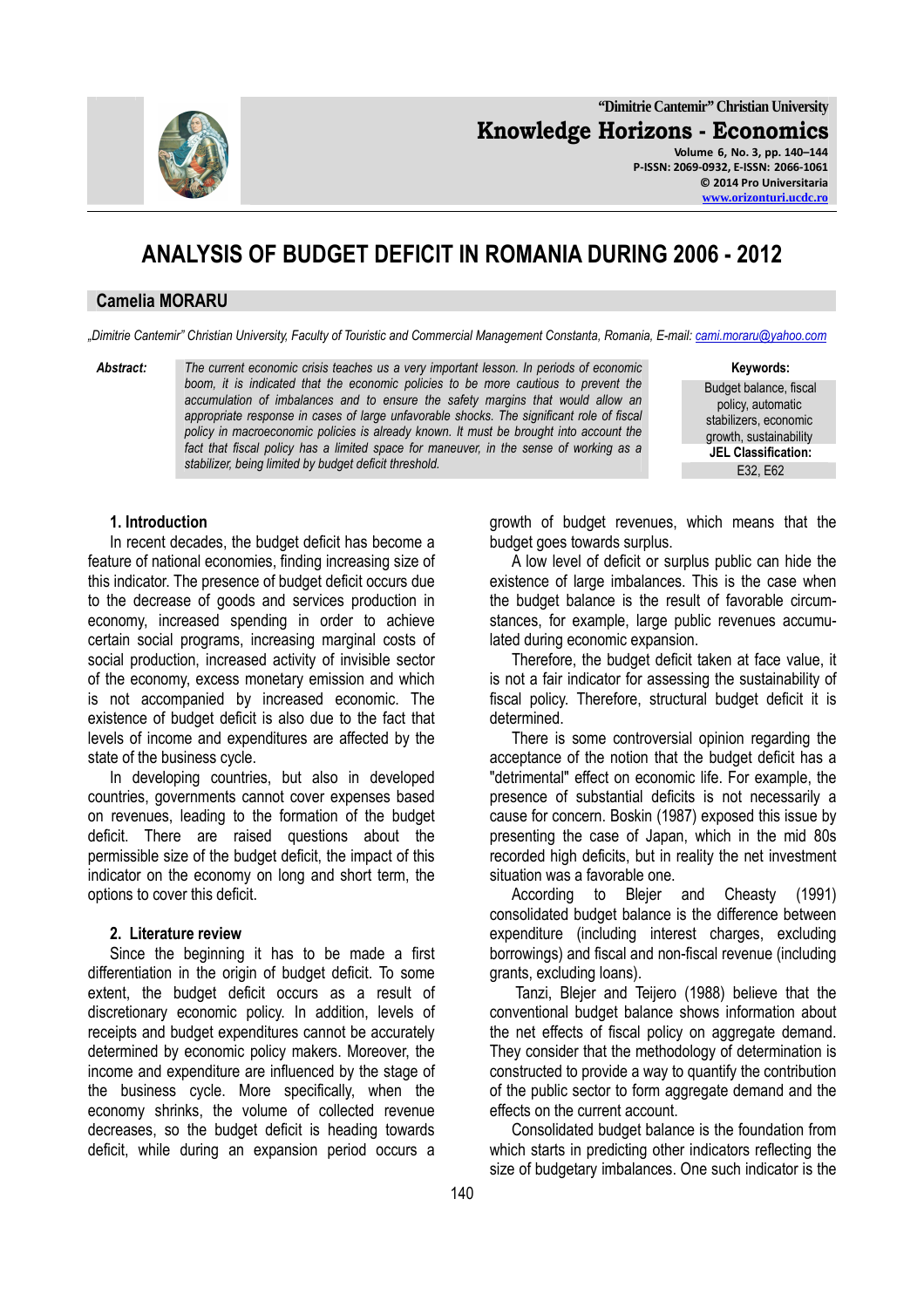primary budget balance, whose importance stems from the fact that this indicator measures the degree of fiscal sustainability. Blejer and Cheasty (1991), showed in a study that by determining the primary budget balance:

− are eliminated the effects of previous deficits captured by interest expenditures. In other words, public interest expenses on loans contracted are seen as expenses related to previous financial years, the expenses wearing the stamp of economic policy promoted in those years;

− it is completely removed the "non-discretionary" component through fiscal and budgetary policies adopted and promoted by the government. It is about the impact of inflation on interest costs, and hence the size of the budget deficit;

− allows evaluation of the effectiveness of public finance policies on achieving a sustainable economic system that is based on real growth.

#### **3. Methodology of research**

The literature and practice appeal to several indicators underlying the determination of the size of budgetary imbalances. Authorized institutions in Romania, such as the Ministry of Finance and the National Bank of Romania, bring to public attention the following balances: conventional balance (general government balance), the primary balance general consolidated budget and structural balance of general consolidated budget.

Aforementioned indicators help monitor fiscal policies promoted by the government of the country and respect the nominal convergence criteria which our country must fulfill.

#### **4. Analysis of public budget imbalance in romania based on budget balances. results**

Following are presented the evolutions of budget balances in Romania for period 2006-2012, but also comparisons with European Union member states.

#### *4.1. Analysis of the consolidated budget balance in Romania 2006-2012*

Consolidated budget balance is the indicator most commonly used to estimate the size of budgetary imbalances. Based on this indicator is assessed the fiscal and budgetary policy adopted and promoted by public authorities.

Knowledge of budget deficit and the continous care regarding diminishing this indicator are of great significance for our country, especially that Romania faces major challenges in the development of the economy. In addition, as a member state of the European Union, Romania is required to comply with the condition imposed by the European Community Treaty on the limitation of the budget deficit to 3% of GDP and public debt at 60% of GDP. The table below shows the dynamic of the budget balance as a percentage of GDP in the period 2006-2012.

*Table 1.* Consolidated budget balance of Romania during 2006-2012

| Year               | 2006  | 2007   | 2008    | 2009   | 2010 2011 |        | $\mid$ 2012 |  |
|--------------------|-------|--------|---------|--------|-----------|--------|-------------|--|
| Budget deficit     | $-17$ | $-2.9$ | $ -5.7$ | $-8.6$ | $-6.8$    | $-5.5$ | $-2.5$      |  |
| (Source: Eurostat) |       |        |         |        |           |        |             |  |

During the period 2008-2009 budget revenues fell sharply, while costs have risen, so widening the budget deficit, which peaked in 2009 the maximum amount of 8.6% of GDP. This phenomenon can be explained by the fact that economic fluctuations affect both revenue (decreases due to the decrease in economic activity) and expenditure (increased funding for social security, unemployment funds from increasing the number of people assisted social).

 The level of consolidated budget deficit increased significantly in 2008-2010. The causes underlying this increase are: reduced economic output, lower budget revenues amid the economic crisis, increased share of shadow economy, excessive spending for the fulfillment of social programs institutional factors and political instability.

 Since in 2009, the budget deficit has peaked the maximum value, the government proceeded to implement austerity measures which contributed to the decrease from year to year of this indicator. Thus, this indicator, in 2011, was 5.5% of GDP (31.97 billion RON), down to the value achieved in the previous year, 6.8% of GDP.

 The budget deficits problem is not only encountered in Romania. Entire Europe is worried about the risk of these deficits.

 In the European Union, in 2009, the budget deficit increased 3 times compared to the value achieved the previous year, from 2.4% of GDP in 2008, to 6.9%. At the end of 2008, Romania was ranked on 8th place among European countries on the budget deficit.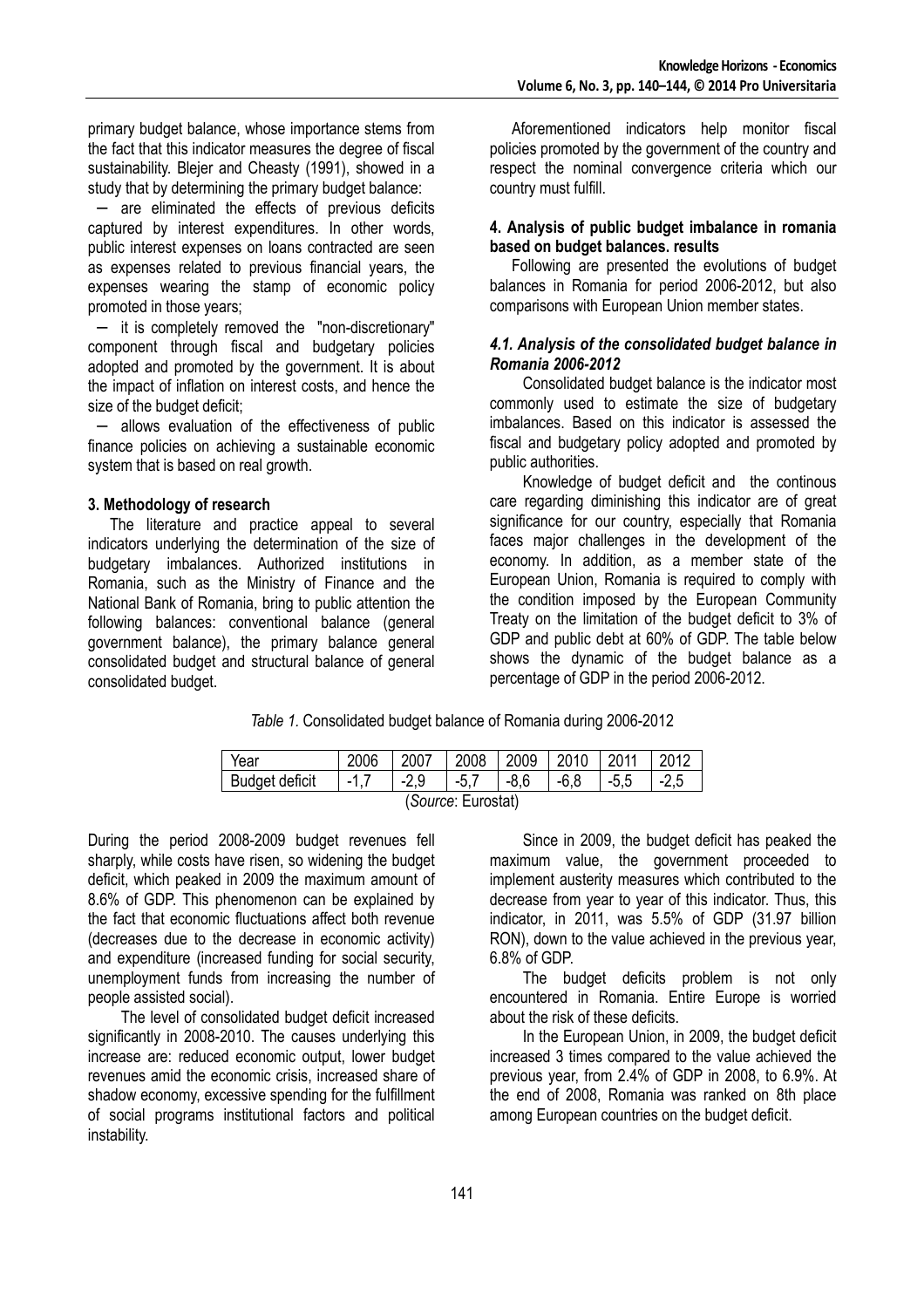For 2012, it should be noted that the average budget deficit UE28 was 3.9% of GDP. This year the lowest deficits were achieved in Estonia and Sweden (both 0.2% of GDP), Luxembourg (0.6% of GDP) and Bulgaria (0.8% of GDP) and Germany (0 1%) reported surplus. Of the 17 EU member states recorded budget deficit above 3% of GDP: Spain (10.6%), Greece (9%), Ireland (8.2%), Portugal and Cyprus (both 6.4%).

Romania has made that year a budget deficit below the EU average.

On the background crises manifested internationally and building the welfare state, a large part of European Union Member States faced with significant budget deficits and achieving large stocks of public debt. Thus, in the light of previously reported facts it can be explained the public finance imbalances obvious in some European countries.





(*Source*: own processing based on Eurostat data)

Decreasing the budget deficit is not the goal itself, but a goal of stimulating economic activity, the state having less need for deficit financing, allowing banks to increase their lending to private sector firms.

## *4.2. The analysis of the primary balance in Romania during 2006-2013*

 Primary budget balance is the difference between consolidated balance and public debt interest costs. The primary deficit/surplus and its evolution is presented in the chart below.



*Graph 2.* Evolution of primary budget balance in Romania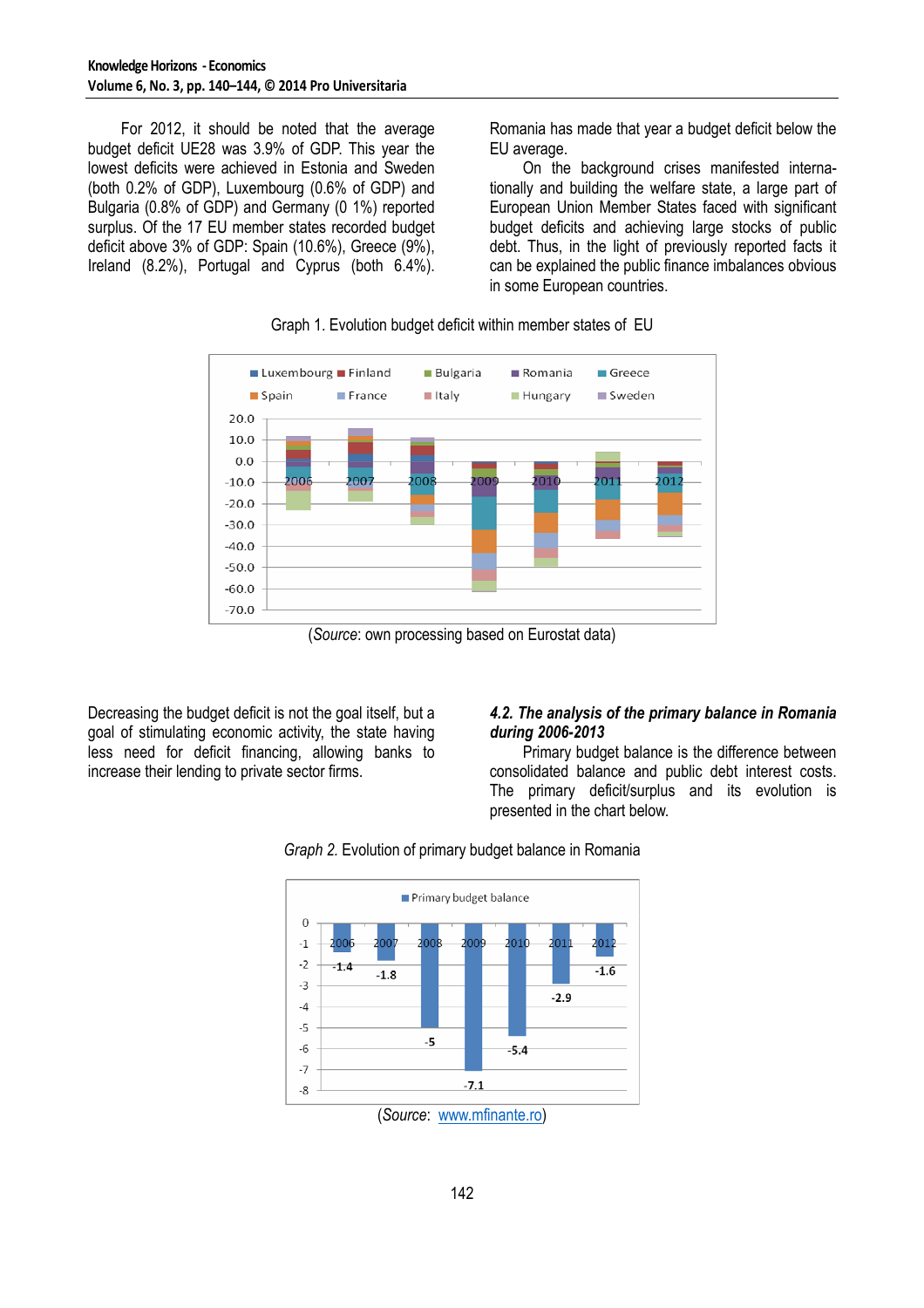Looking at the table above, we can easily see that in most years Romania has recorded a deficit. This indicator highlights the low level of budget revenues insufficient to cover budget expenses less borrowing costs associated with contracting state loan.

|  | Table 2. Evolution of structural budget deficit in Romania |  |  |
|--|------------------------------------------------------------|--|--|
|  |                                                            |  |  |

| Year                             | 2006   | 2007   | 2008 2009 |              | 2010 2011 |        | 2012   |  |
|----------------------------------|--------|--------|-----------|--------------|-----------|--------|--------|--|
| <b>Structural budget deficit</b> | $-3.5$ | $-5.3$ | $-7.9$    | $\vert$ -9.1 | $-6.2$    | $-3.0$ | $-2.7$ |  |
| (Source: European Commission)    |        |        |           |              |           |        |        |  |

 During periods when the primary balance recorded positive values, the surplus was not big enough for a possible finance of interest expense, which is reflected by the conventional balance, which recorded a deficit.

 The chart number 3 presents the evolution of the consolidated budget balance and the primary budget balance. If we compare the evolution of the two indicators, we find that during the analyzed period, when the primary balance has been negative, these values were reflected in the consolidated deficit amount, and when the primary balance has been positive, the size of government deficit decreased, but still this indicator achieved a significant level.



*Graph 3.* Evolution of consolidated budget deficit and primary deficit in Romania

(*Source*: own processing based on Eurostat data and www.mfinante.ro)

#### *4.3. Analysis of the structural balance in Romania*

Cyclically adjusted balance is an indicator which analyzes government budget imbalances at without influence induced by fluctuation cycles.

This indicator is commonly used in research on sustainability fiscal and budgetary policies, but also in research targeting episodes of fiscal adjustment taken in various countries. During the economic ascent, fiscal policy adopted was a procyclical, leading to exhaustion of necessary fiscal space to stimulate the economy during the recession that followed. During the crisis, reducing the structural budget deficit led inevitably to preserve procyclicality of fiscal policy. In this way, automatic action, favorable and stabilizing of cyclical budget deficit through automatic stabilizers has canceled the procyclical discretionary policy.

To ensure the sustainability of fiscal policy was necessary to implement decisive measures which led to the reduction of the structural budget deficit from 9.1% of GDP in 2009 to 3.0% of GDP in 2011. Supporting

regarded especially the spending side, reforms were adopted in wage budget staff and the public pension system.

The report of Fiscal Treaty recalls the Romanian success to reduce the structural budget deficits in recent years. Compared with EU countries, Romania had one of the best fiscal adjustment programs, managing to achieve a reduction of 1.8% per year in terms of structural deficit.

## **4. Conclusions**

 In 1984, economist Robert Eisner said at the annual meeting of the American Economic Association that "The budget deficit is like a sin. Most often is perceived as something morally wrong, very difficult to avoid, not always easy to identify and quite difficult to measure accurately". His works (Eisner, 1984, 1989, 1994) is based on the idea that it is important to know the indicator underlying the size of budgetary imbalances before proceeding to the analysis of these